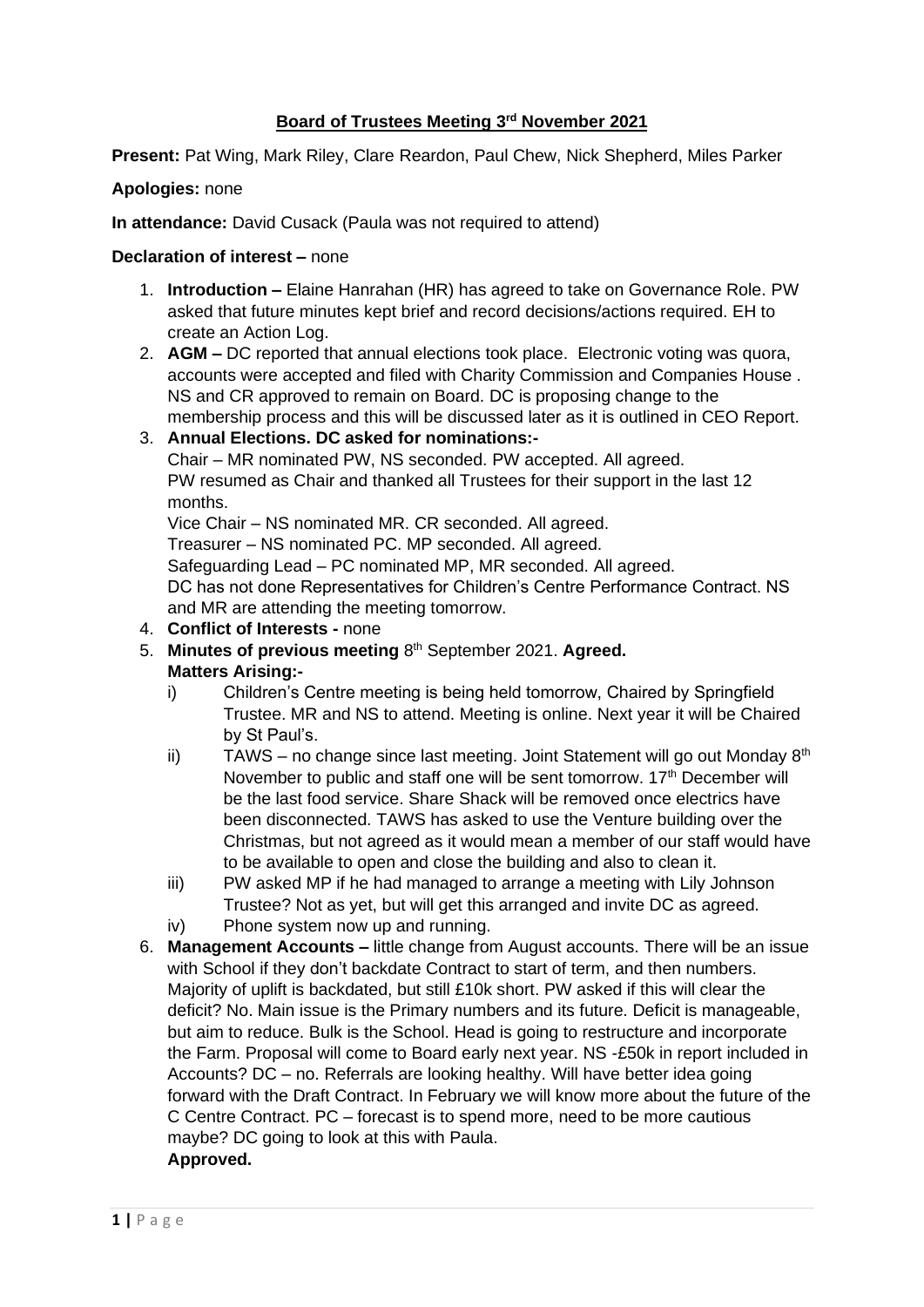7. **Anti-Bribery Policy –** clarification around definition of 'gifts'. PC asked if this also covers Trustees? DC will ask Paula to make this specific, CR requested that this covers Governors too. **Agreed** and **Approved** with these amendments.

# 8. **CEO Report**

**School** – Uplift been agreed. Still waiting for date to meet, DC chasing up. Gov Inspector has endorsed what Interim proposed around sustainability of managing SEN pupils and the provision. Amy sent what she had received from BCC and that Independent Schools are still in the mix. Trying to work out restructure without knowing figures is difficult. Land at back of School - DC raised with Ward Councilor. Has had an email back from Education Property and have said we will be part of the discussions. Agreed for DC to write back to open the discussions.

**Farm** – DC met with KP and AM looking at how the Farm can be built in to the School Curriculum. Will start Consultation with Farm staff in New Year once Board have approved. Will still retain bookings for external and current groups around HWB. Risk around the 3 month gap between TAWS funding finishing and School taking over. Will cover with reserves. PC asked will this mean that the School will be subsiding these other costs? DC confirmed that we have funding for the groups. We are considering introducing a charge, which will cover some of the running costs. School will have priority to use, but booked in advance. MR has some information of Minnerva Charity Trust which is open to Schools, up to £3k, he will send info to DC. **Nursery** – in a strong position, good numbers. Had money to decorate and new furniture, so all looking good.

**Out of School** – not far off where it used to be. Playscheme have guaranteed CIN funding for 3 years and now cover some of the overheads. Anita M to be congratulated for all of her hard work getting it to this position.

**EYHWB** – now entering a critical phase. BCC Cabinet to decide what to with the Contract in February next year. Fear that they wont extend. They are looking at changing scope of service to cover 0-19 age. Invited Dr Varney out to visit and do a presentation on the work that C C does as a District and the impact of what we do, This is happening on 1<sup>st</sup> December. The current Contract is to March 2023, although years 4 & 5 the funding is not.

CR asked if there is anything she can help with in terms of background data, do some comparisons with National Frameworks? DC to discuss separately, but yes, that would be really useful.

9. **Health & Wellbeing Managers Report –** discussion. PW asked if the people that attend reflect the ethnicity of the area/community? DC – not necessarily although we are now receiving more referrals through Saheli Group. Struggling to get referrals from Social Workers. DC meeting with Abdullah to get word out in local Mosques. CR – plan to ask Community Members what they want to see? DC confirmed they would do a survey. Want to attract organisations to rent the space also. PC – 12 month secondment would be to get additional income in the longer term. How is this going? DC we have 2/3 groups who rent space at the moment. We originally set aside £20K and now only have to use £8k. Training has increased which raises revenue. Charging C Centre for their Stay & Plays etc. It is going in the right direction. We have been approved as members of the Living Well Consortium who bid for Health & Wellbeing funding. We are also working with Moseley Road Baths setting up a Balsall Heath 3<sup>rd</sup> Sector partnership that can look at targeted intervention and funding. About to submit a first stage Capital bid to Garfield Weston for building to improve provision. PC – will this be coming to an end after 12 months? DC wants to reserve judgement on this and will report in January. PW asked to pass on thanks for the report.